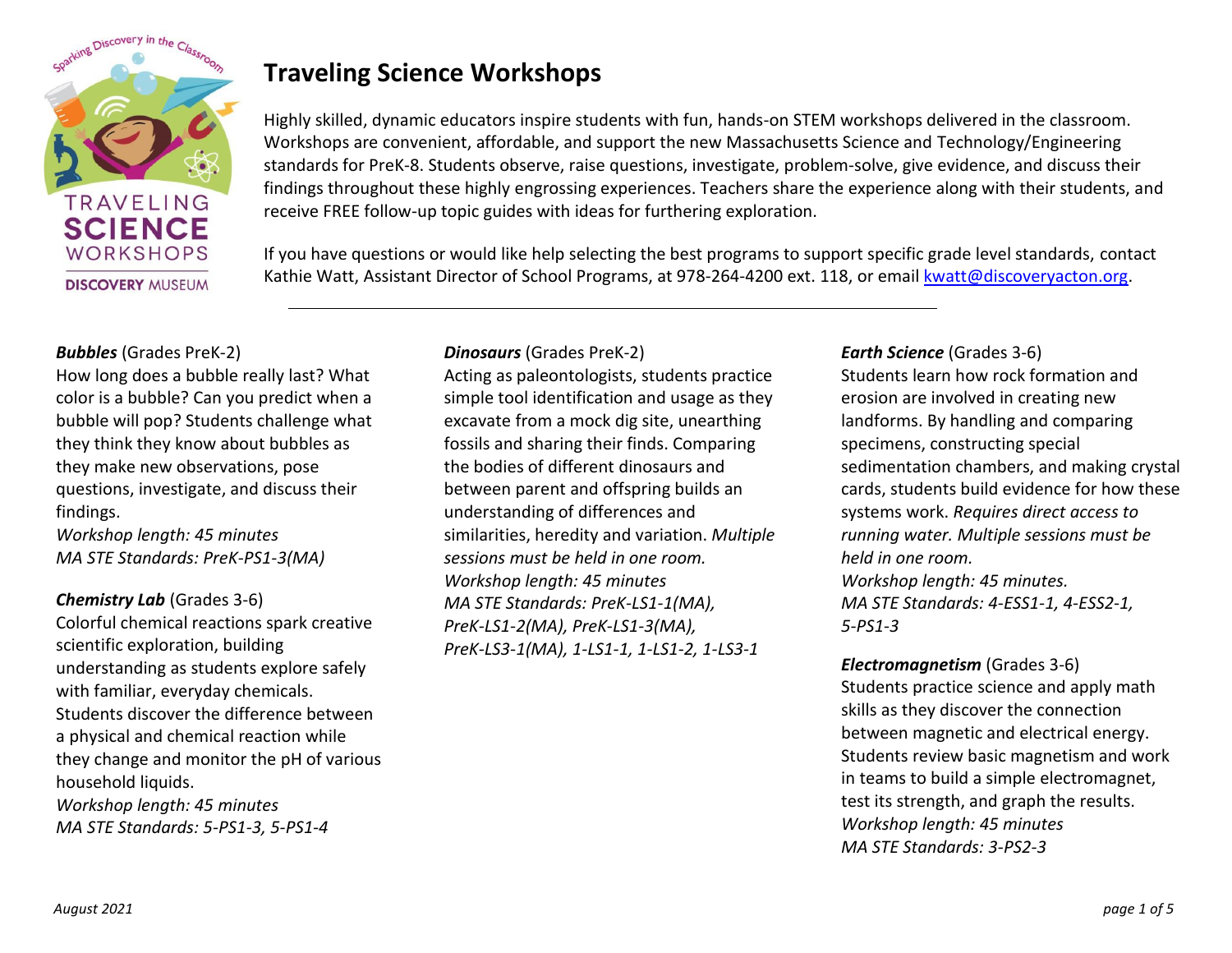## *Flight* (Grades 3-8)

What makes a flying object fly? Student engineers develop an understanding of the properties of flight and the multiple forces at play as they fold, blow, and throw flying contraptions of their own design. *Workshop length: 45 minutes MA STE Standards: 3-PS2-1, 3.3-5-ETS1-1, 3.3-5-ETS1-2*

## *Force & Magnetism* (Grade 3)

Students review the basics of force and motion and explore ideas of balanced and unbalanced forces while working with and learning about magnetic force. Applying what they learn, students construct an original moving toy of their own design that uses the force of magnetism to operate. *Multiple sessions must be held in one room. Workshop length: 60 minutes MA STE Standards: 3-PS2-3, 3-PS2-4, 3.3-5- ETS1-1, 3.3-5-ETS1-2*

#### *Force & Motion (Grades PreK-3)*

What makes an object move? Can we control the movement? Does the strength of a push or pull have an effect? How about the direction of the push or pull? What happens when objects move past each other or collide? Students explore concepts of force and motion while interacting with a variety of toys, balls, and vehicles.

*Multiple sessions must be held in one room. Workshop length: 45 minutes PreK, 60 minutes K-3* 

*MA STE Standards: PreK-PS2-1(MA), K-PS2-1, 1.K-2-ETS1-2, 2-PS3-1(MA), 3-PS2-1, 3.3-5-ETS1-1, 3.3-5-ETS1-2*

## *Keeping Cool: Green Engineering* (Grades 3-8)

Teams of student scientists and engineers work together on a hands-on, group challenge in this fantastical adventure. They must think creatively to develop and test possible solutions to an insulation design problem, discovering how design and engineering choices relate to energy conservation. *Multiple sessions must be held in one room.*

*Workshop length: 60 minutes MA STE Standards: 2-PS1-2, 3-ESS3-1, 3.3-5- ETS1-1, 3.3-5-ETS1-4(MA), 4-ESS3-1, 4.3-5-ETS1-3, 4.3-5-ETS1-5(MA), 5-ESS3-1*

#### *Light & Color* (Grades K-3)

Students discover properties of light and color using flashlights, prisms, and colored acetates. Spinning tops mix color before their eyes and conducting chromatography experiments with coffee filters and pens lets them observe the separation of color in ink. *Workshop length: 45 minutes MA STE Standards: General Science and Engineering Practices supported.*

#### *Light & Lasers* (Grades 1-8)

As students compare white light and laser light they identify key properties including how light must be reflected in order to be seen. Students work with flashlights, prisms, lenses, and a variety of materials that block, reflect, or allow light to pass through.

*Workshop length: 45 minutes MA STE Standards: 1-PS4-3, 4-PS3-2, 4-PS4-2*

*Liquids & Solids* (Grades PreK-K) Students engage in a fun chilly exploration, make observations, and ask questions as they investigate the role temperature plays in causing materials to change from solid to liquid or liquid to solid. *Workshop length: 45 minutes PreK, 60 minutes K MA STE Standards: PreK-PS1-1(MA), K-PS1-1(MA), K-PS3-1, K-PS3-2*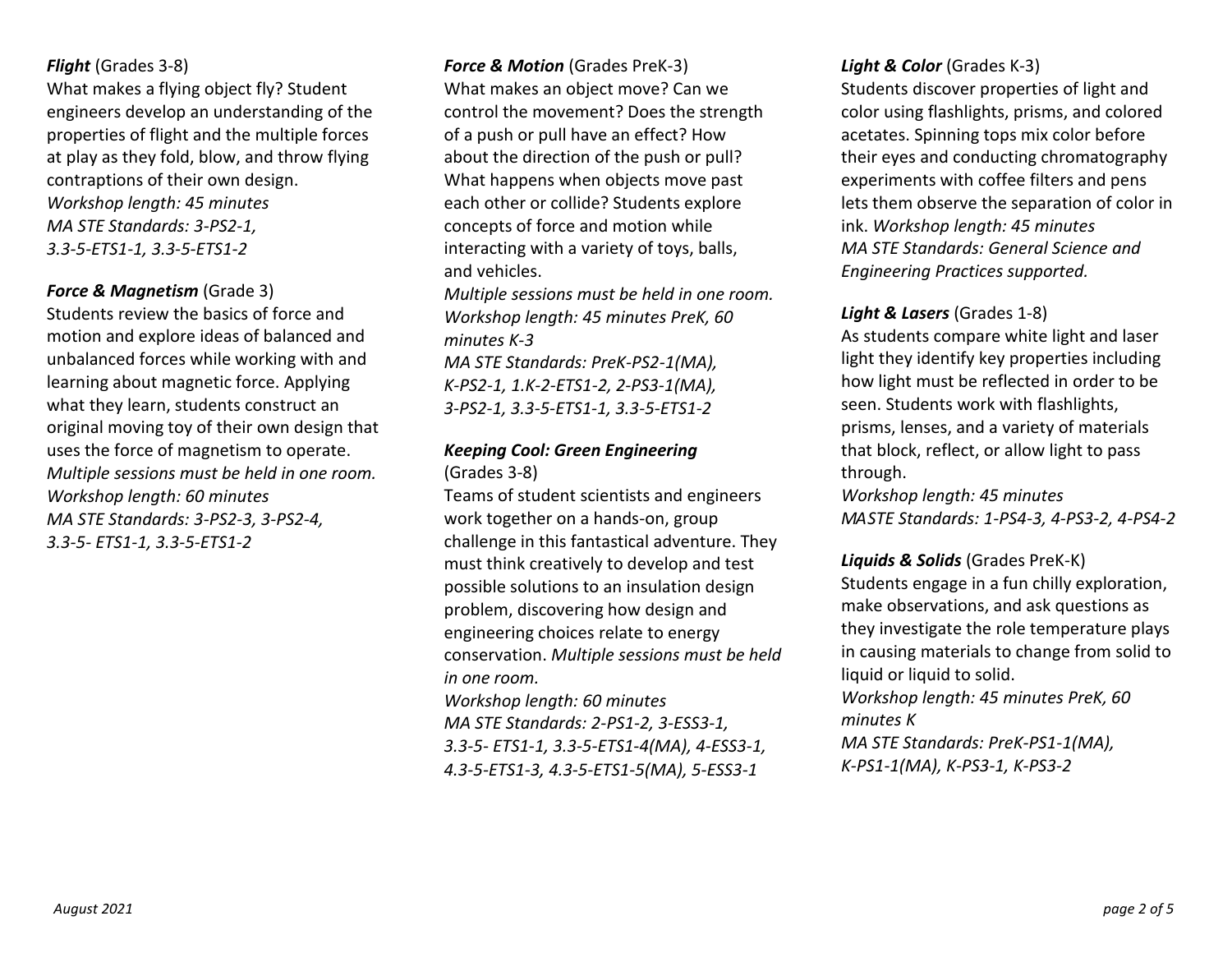# *Magnets* (Grades K-3)

Students explore how distance, orientation, size and strength impact the behavior of magnets. They make and take home a magnetic field viewing chamber to visualize the force around a magnet, and receive special magnets to continue their exploration at home. *Workshop length: 45 minutes MA STE Standards: 3-PS2-3*

*Microscopes & Magnification (Grades 3-6)*

Students explore the history and technology of the microscope as they use simple water lenses to uncover fascinating properties of light and optics. Hand-held microscopes set the room abuzz as up-close inspection reveals a microscopic universe never before seen! *Workshop length: 45 minutes*

*MA STE Standards: General Science and Engineering Practices supported*

**Physical Changes of Matter I (Grades 2-5)** Investigating the physical properties of solids, liquids, and gases has never been so much fun! In this most popular workshop, dry ice and liquid nitrogen make learning the phase changes very dramatic as together we change liquid water to gas, shatter flowers and rubber bands, use a banana as a hammer, and even shrink solid metal in just a few seconds. *Workshop length: 45 minutes MA STE Standards: 2-PS1-4, 5-PS1-1*

#### **Physical Changes of Matter II (Grades 5-8)**

PCM II adds student exploration stations to the general introductory workshop, PCM I. Students will do several hands-on dry ice investigations. *Multiple workshops must be held in the same room with warm running water accessible. We also require the full participation of the classroom teacher and at least two parent or school volunteers during each workshop. Workshop length: 60 minutes MA STE Standards: 5-PS1-1*

*Simple Machines Technology* (Grades 3-6) Teams of students work together on challenges that show how simple machines technology, specifically the lever, benefits humans. Children delight in helping one child lift the teacher without straining a muscle. Engineering their own team levers, they see and feel how a lever helps accomplish work using mechanical advantage. *Multiple workshops must be held in one room. Workshop length: 60 minutes MA STE Standards: General Science and Engineering Practices supported*

#### *Sound* (Grades K-5)

Plunging a vibrating tuning fork into a bowl of water creates quite a spray as students learn that sound is vibration. Students actively engage in exploring sound, creating unique sound makers with household materials.

*Workshop length: 45 minutes MA STE Standards: PreK-PS2-1(MA), PreK-PS4-1(MA), 1-PS4-1, 1-PS4-4, 1.K-2-ETS1-1, 4-PS4-1*

*Sound for PreK* (Grade PreK)

Sound, can you hear it? Is it loud? Is it soft? What makes sound? Preschool students will delight in exploring the world of sound as they make sound toys and learn how to control pitch and volume. *Workshop length: 45 minutes MA STE Standards: PreK-PS2-1(MA), PreK-PS4-1(MA)*

## *Sound Waves* (Grade 4)

Students explore simple wave models while delving into the science of sound and how it travels. This is an adaptation of our original Sound workshop that specifically supports the new Grade 4 STE standards for Waves and Their Applications in Technologies for Information Transfer. *Multiple sessions must be held in one room. Workshop length: 60 minutes MA STE Standards: 4-PS4-1, 4-PS4-3*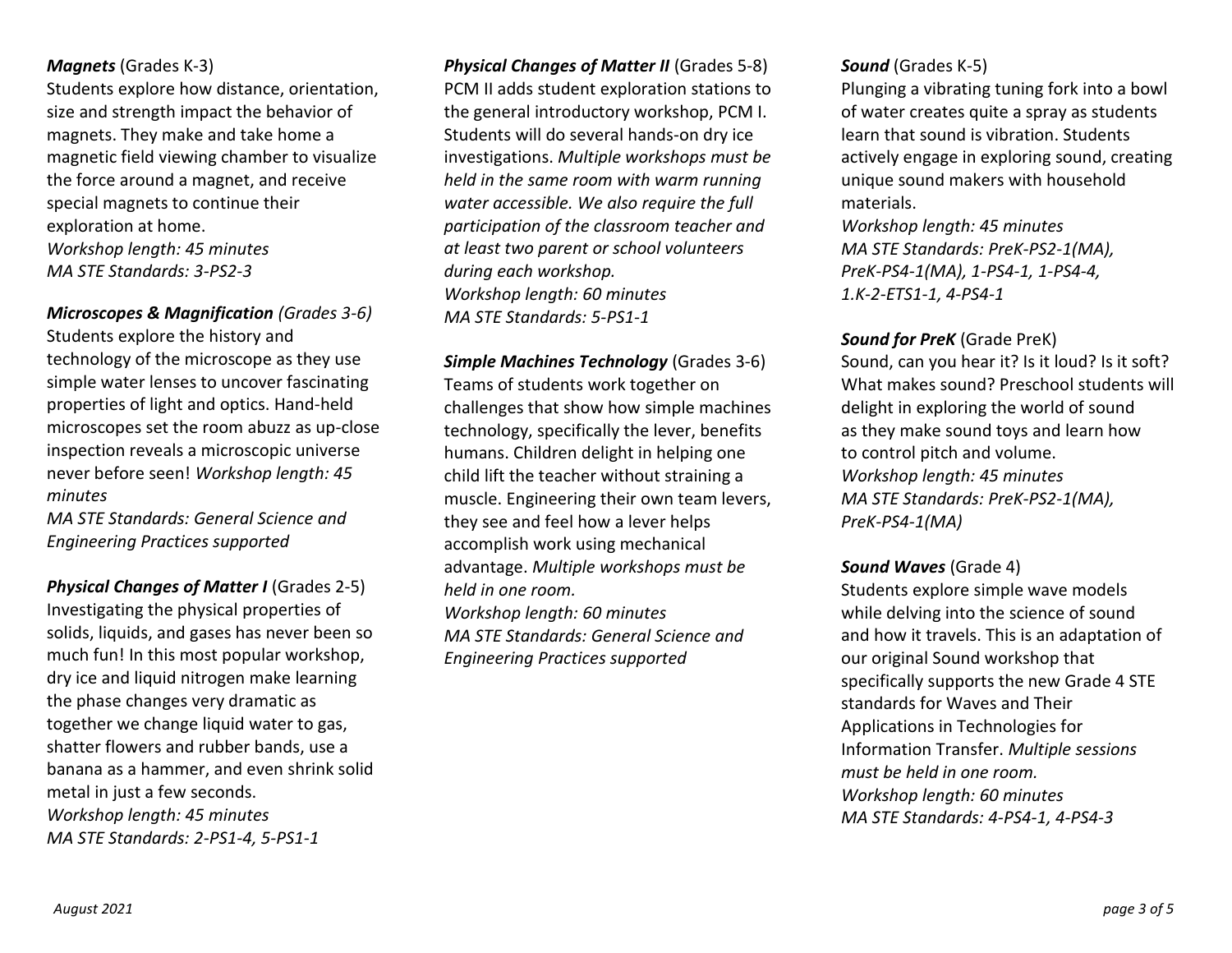*Static Electricity* (Grades 1-4) Snap, crackle, pop are just a few of the sounds created in this hair-raising experience. Students experiment with how to create static electricity with a variety of household materials and are introduced to an extraordinary machine that allows them to safely feel the effects of moving electrons! *Workshop length: 45 minutes*

*MA STE Standards: General Science and Engineering Practices supported*

#### *Weather* (Grades PreK-3)

Young meteorologists understand the important role weather plays in daily life as they engage in the practice of science and engineering by developing tools for forecasting and observing day-to-day changes and seasonal patterns over time. *Multiple sessions must be held in one room. Workshop length: 45 minutes PreK, 60 minutes K-3 MA STE Standards: PreK-ESS2-3(MA), PreK- ESS2-4(MA), PreK-ESS2-5(MA), PreK-ESS2-6(MA), K-ESS2-1, K-ESS3-2, K-PS3-1, 1-ESS1-2*

### *Weather & Climate* (Grade 3)

Using weather maps and historical data, groups of meteorologists work together to describe and predict typical weather for a given region at a particular time of the year. Sharing their findings, each group builds an appreciation for how weather conditions vary by region. Student teams then apply their new knowledge as they engineer structures to withstand typical weather for a given region. *Multiple sessions must be held in one room. Workshop length: 60 minutes MA STE Standards: 3-ESS2-1, 3-ESS2-2, 3-ESS3-1, 3.3-5-ETS1-1, 3.3-5-ETS1-2, 3.3-5- ETS1-4(MA)*